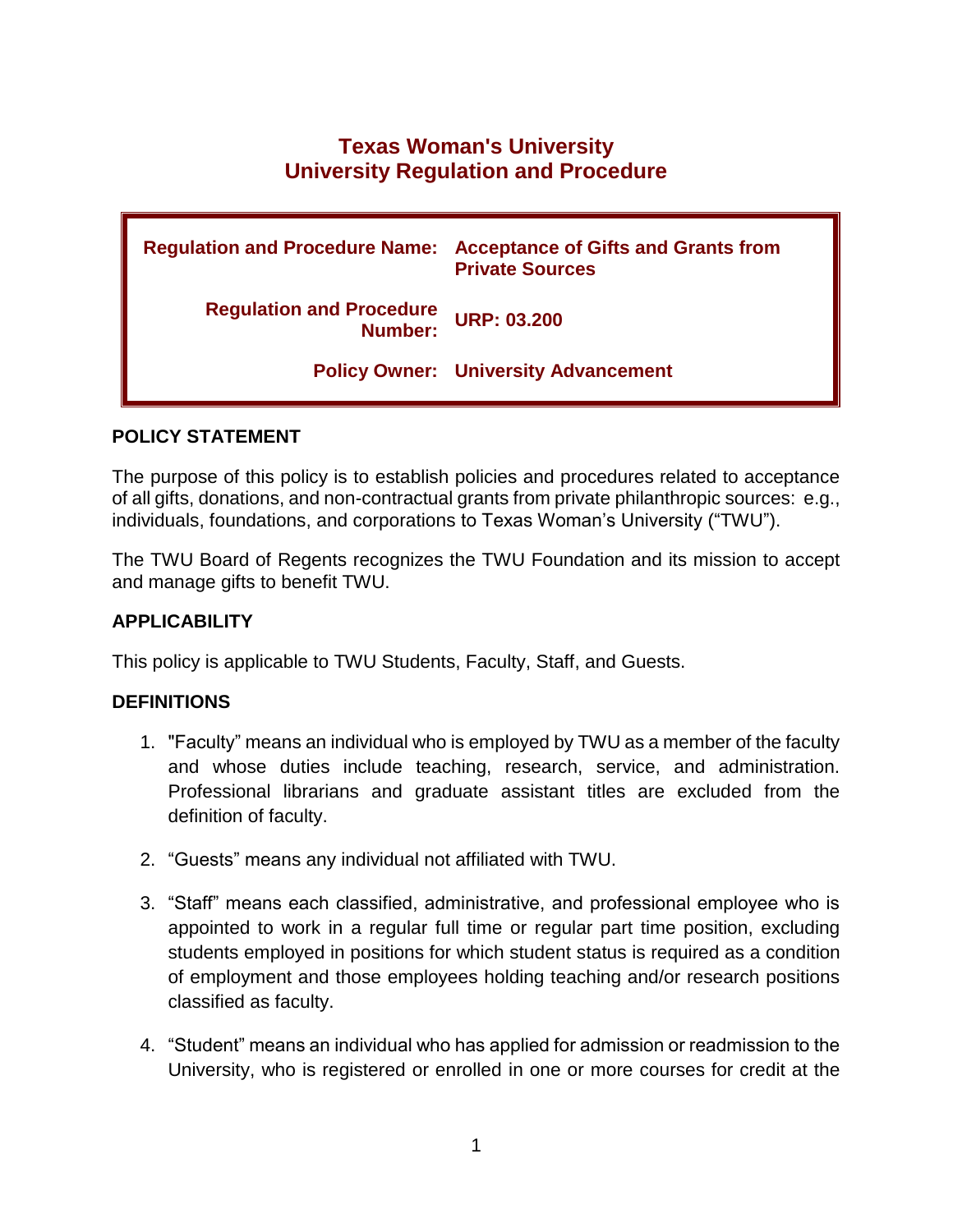University, or who currently is not enrolled but has a continuing academic relationship with the University.

# **REGULATION AND PROCEDURE**

- I. General
	- A. The Chancellor and President of TWU, or their designee, will make the final determination to accept or reject any gift, donation, and non-contractual grant from private philanthropic sources.
	- B. Private sector support is critical to TWU. Contributions from individuals, foundations, corporations, and other entities are vitally important to the fulfillment of the university's mission and to the provision of high-quality educational opportunities. The purpose of these policies and procedures is to clarify and facilitate the process for making gifts to the Texas Woman's University Foundation ("TWUF") for the benefit of TWU.
	- C. In addition, these procedures are designed to outline administrative processes associated with the acceptance, administration, and investment of gifts processed or administered by the Office of University Advancement ("OUA") in a prudent and efficient fiduciary manner. These procedures are also intended to ensure that staff members can function in a timely, effective, and professional manner and are engaged in comprehensive fundraising efforts. When these procedures do not indicate an appropriate course of action or if an exception may apply in a special circumstance, staff members are directed to consult with the relevant offices as outlined in these procedures to determine an appropriate course of action.
- II. Responsibility to Donors
	- A. OUA staff should make reasonable efforts to be aware of and sensitive to donors' expectations.
	- B. OUA staff will not provide legal counsel or tax advice and will advise all prospective donors in writing to seek such advice from their own counsel and professional consultants. Each TWU representative should be knowledgeable about gifts and should disclose to the donor advantages and disadvantages that could reasonably be expected to influence the decision of the donor to make a gift to the TWUF. In particular, planned gifts that may have adverse tax implications to the donor or are subject to variability (such as market value and income payments) should be discussed fully.
	- C. The OUA and TWUF will not knowingly accept a gift that it believes to be contrary to the donor's best interests, and there must be a reasonable expectation that accepting the gift will ultimately benefit TWU.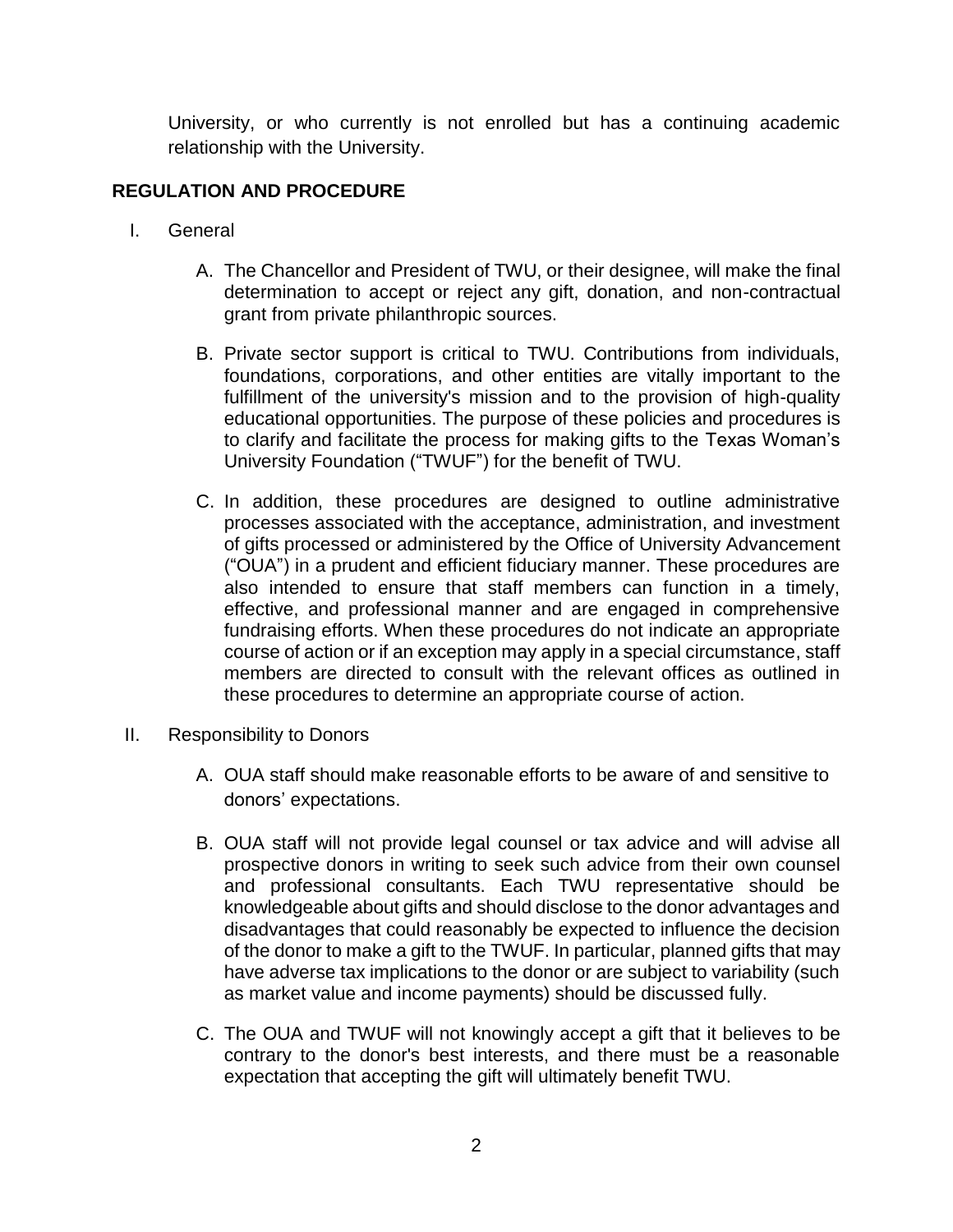- D. The OUA or TWUF will not furnish property appraisals or valuations to donors for tax purposes or any other purpose. The TWUF will not knowingly participate in a transaction in which the value of a gift is inflated above its true fair market value to obtain a tax advantage for a donor.
- E. In accordance with best stewardship practices and the provisions of the Internal Revenue Code of 1986, as amended (Code) and related regulations, OUA will provide a timely written statement or acknowledgment of a donor's contribution that includes the university's name; amount of cash contribution or description (but not value) of non-cash contribution; and a statement that no goods or services were provided by the institution in return for the contribution (if that was the case) or description and good faith estimate of the value of goods or services, if any, the institution provided in return for the contribution.
- F. Appropriate gift records are maintained and required tax returns are filed by the TWUF for all gifts processed and/or administered by the OUA. The Vice President for University Advancement ("VPUA") or the VPUA designee(s), shall execute all necessary Internal Revenue Service ("IRS") forms that relate to gifts processed or administered by the OUA, including IRS Forms 8283 and 8282.
- G. TWU and OUA staff will adhere to strict confidentiality regarding any information, records, and personal documents pertaining to donors and gifts. A gift record will be released only when authorized by the donor or as required by law. Under Texas Government Code Section 552.1235, TWU may be required to release information pertaining to gifts and grants. Names of donors (other than donors that are governmental bodies) are not subject to disclosure and will be kept confidential under Texas Government Code Section 552.1235 as applicable.
- H. TWU and the TWUF shall respect the wishes of donors who choose to support the university anonymously and will take reasonable steps to safeguard the donors' identities.
- III. Review and Acceptance of Proposed Gifts
	- A. Prior to acceptance, all gifts will be evaluated for the following:
		- 1. Determine how the gift may impact the image of TWU.
		- 2. Determine if TWU can administer a restriction imposed upon the gift by the donor, if any.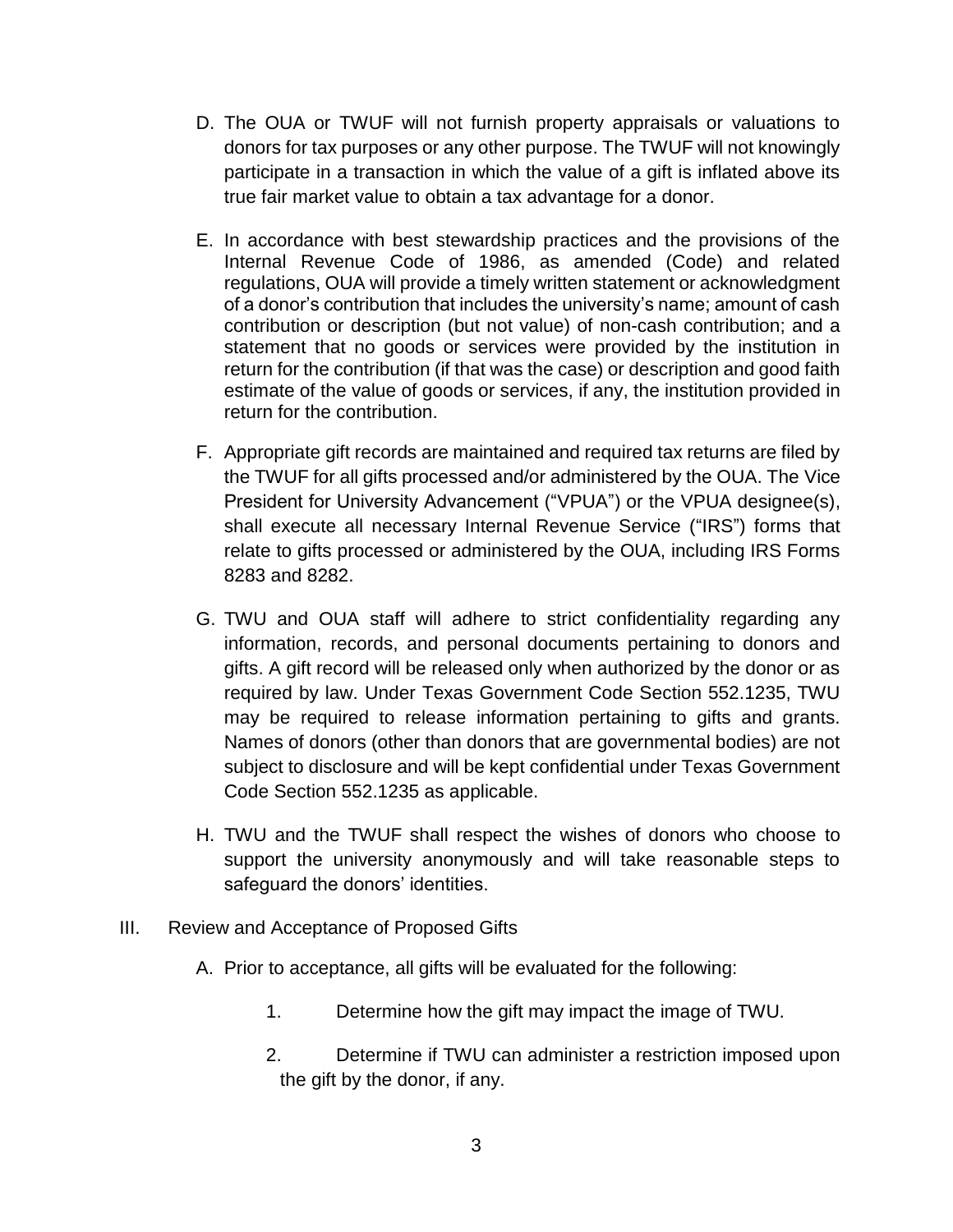- 3. If the gift is a noncash asset, evaluate the following potential risks:
	- a. Economic risks and future potential liabilities to TWU to own the asset.
	- b. TWU's capacity and expertise to administer, maintain, and protect the asset.
	- c. Costs to maintain and administer the asset.
	- d. Disposition of the asset.
	- e. Determine if gift has an ascertainable value.
- B. The TWU Board of Regents recognizes the TWUF and its mission to accept and manage gifts on behalf of TWU. All funds or gifts accruing to or received by the TWUF, whether solicited or unsolicited, are for the use and benefit of TWU and are held in accordance with the intent of the donor. The TWUF, through the OUA, has the authority to receive, hold and administer all private donations to the university, as chartered by the State of Texas, and described in a Memorandum of Understanding between TWU and the TWUF.
- C. The OUA will ensure all gift receipts are handled in accordance with the receipt procedures as directed by the university, OUA and the TWUF.
- D. The OUA will review unusual gifts to determine whether they should be accepted, including consideration of any required cash expenses, liabilities, contingent liabilities, unrelated business income taxes, donor requirements that may result in risk of loss, and other sources of funds available to cover expenses and liabilities.
	- 1. This review process shall determine whether the economic risks are appropriate prior to acceptance of the gift.
	- 2. Examples of assets requiring review include limited partnership interests, stock of closely held corporations, and stock of S Corporations, stock options, warrants, and intellectual property.
- E. Assets to be processed or administered by OUA that create potential unrelated business income tax liability must be reviewed by the Vice President of Finance and Administration ("VPFA") in conjunction with the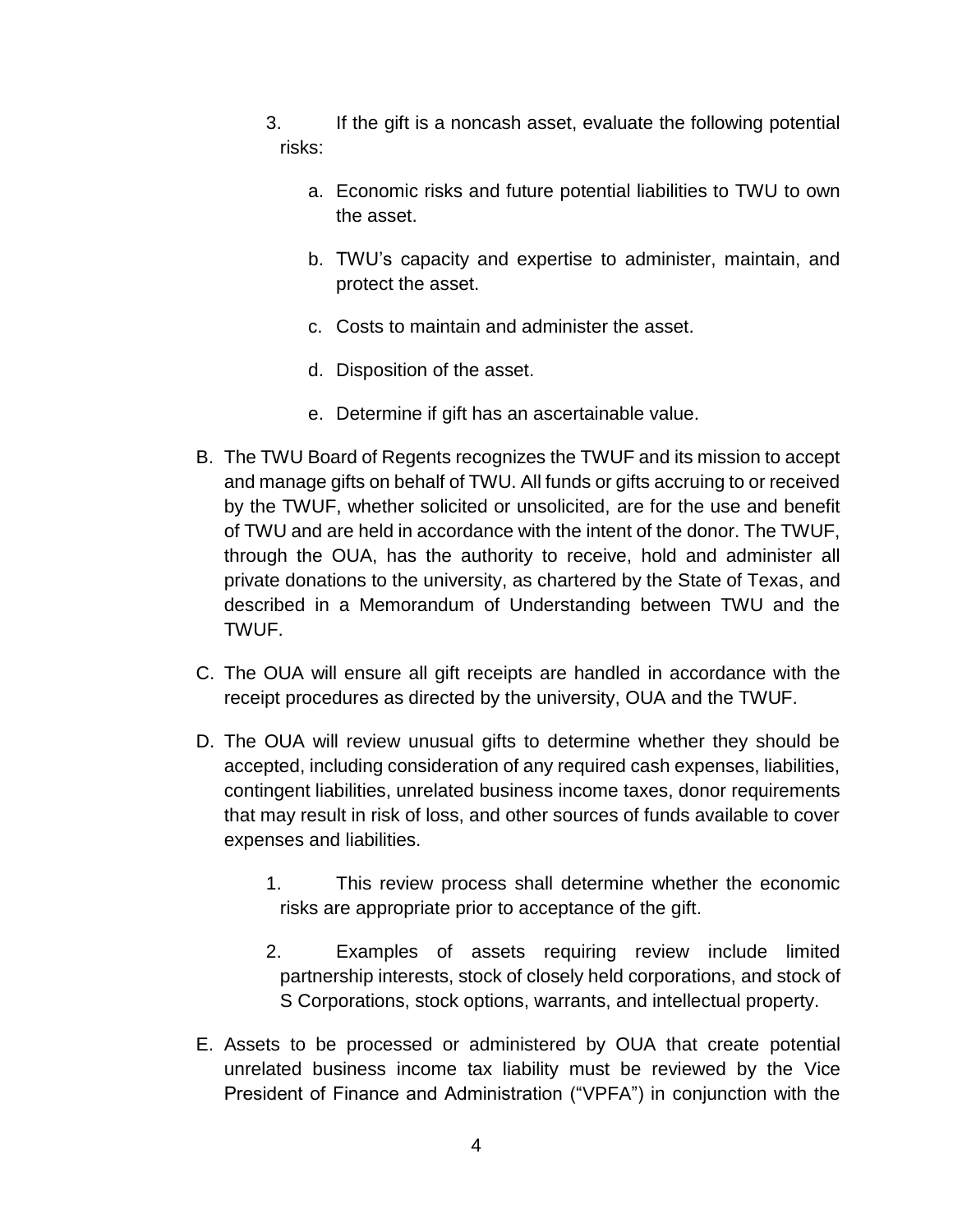TWU Foundation Board of Directors for expense implications and by the Office of General Counsel ("OGC") for legal implications.

### IV. Real Property

Gifts of real property must meet the following conditions of acceptance:

- A. Donations of real property should be made to the TWUF with the intent to sell the property in a reasonable amount of time.
- B. No working interests will be accepted.
- C. The donor must provide an acceptable title insurance policy, or an acceptable title opinion provided by an attorney.
- D. If OUA or Office of Finance and Administration ("OFA") staff determines that circumstances surrounding the property warrant an environmental audit, the donor must provide an environmental audit for hazardous waste.
- E. If OUA or OFA staff determines that circumstances surrounding the property warrant a survey of the property, the donor must provide an updated survey of the real property.
- F. The donor must provide a general warranty deed by which the real property is to be conveyed.
- G. No liens or unpaid taxes may exist on the property.
- H. Neither TWU nor TWUF shall be made liable for any fees or assessments on the property.
- I. The donor shall provide a fair market value appraisal by a qualified appraiser, or if such an appraisal is not provided, the property shall be valued based upon the taxing authority appraised valuation.
- J. Real property appraised for less than \$50,000 will not be accepted.
- K. Gifts of Real Property: Procedures for Acceptance Official approval must be obtained before a gift receipt may be issued for the property.
	- 1. Initiate a Gift-in-Kind Information Form through OUA. A thirdparty, independent appraisal of the property must be attached to or included with the form. Employees of TWU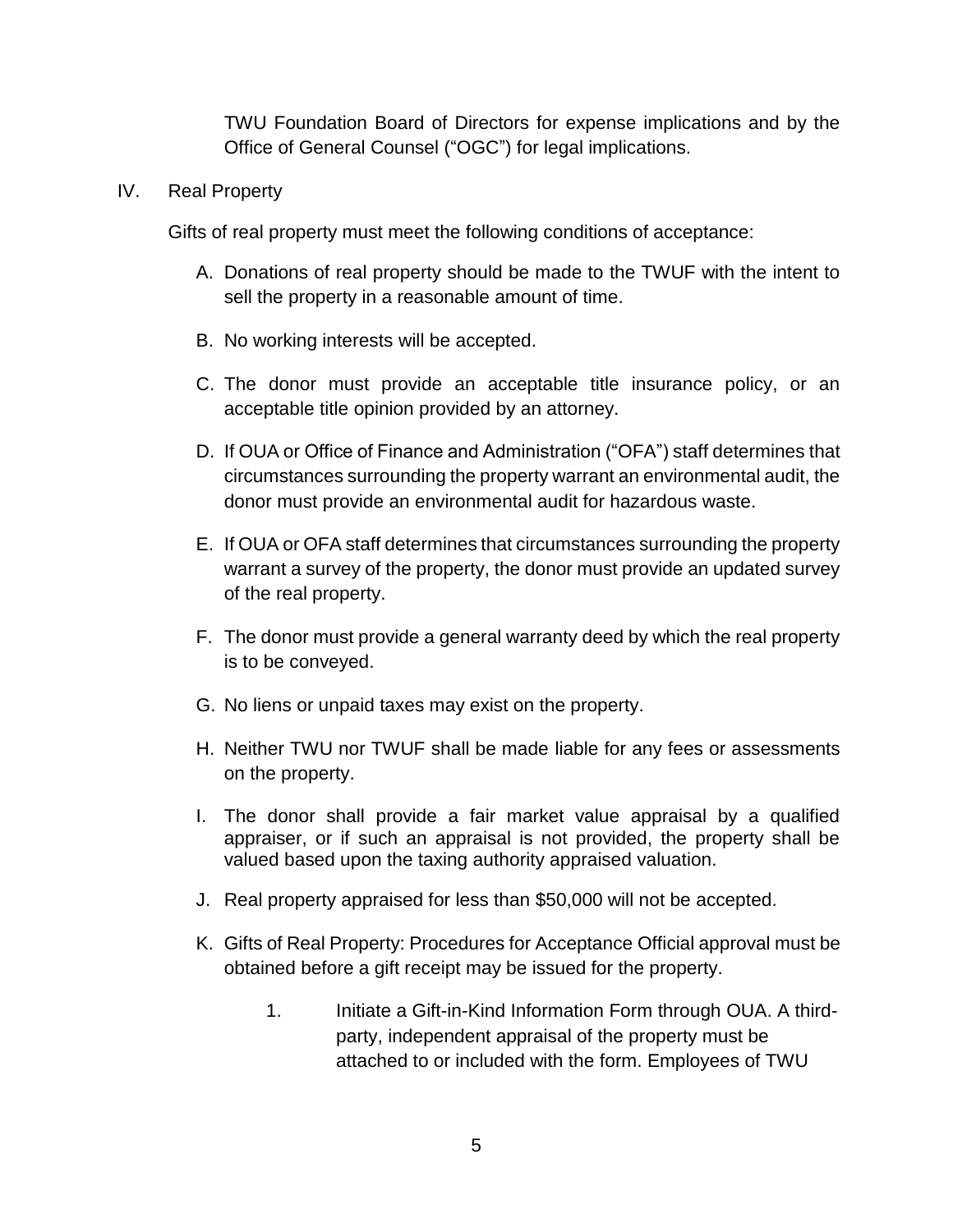cannot appraise the property, nor can TWU funds or TWUF funds be used to pay for the appraisal.

- 2. The VPUA will review and approve the proposed gift. The VPUA will forward the form to the VPFA for review. The VPFA will return the form to the VPUA after either approving or disapproving the acceptance of the gift. The VPUA will seek approval from the TWU Foundation Board of Directors. After receiving all approvals, the OUA will acknowledge acceptance of the gift to the donor.
- 3. If approval to accept real property is granted, OGC will be consulted regarding any additional required documentation.
- 4. Any forms required by the Internal Revenue Service by the TWUF as the charitable donee of real property must be forwarded to the VPUA for appropriate signatures and processing. This includes Internal Revenue Service Form 8283.
- 5. If any real property is sold within two years of acquisition by the TWUF, the TWU employee responsible for the transaction must notify the VPUA of such sale, including the amount received at sale. The VPUA will file the appropriate Internal Revenue Service Form 8282 as required.
- V. Gifts of Personal Property
	- A. All personal property is considered for acceptance to the TWUF through OUA. If personal property may not be sold, OFA must approve the acceptance and potential transfer of the property to TWU.
	- B. Initiate a Gift-in-Kind Information Form through OUA. A third-party independent appraisal of the gift (valued greater than \$5,000) must be attached or included with the information form. Employees of TWU cannot appraise the gift, nor can TWU funds or TWU Funds be used to pay for the appraisal. For new equipment, a fair market value price of the item may be provided by the manufacturer in lieu of an appraisal. The fair market value price must include any educational discounts that would have been provided if the equipment were purchased by TWU directly from the manufacturer.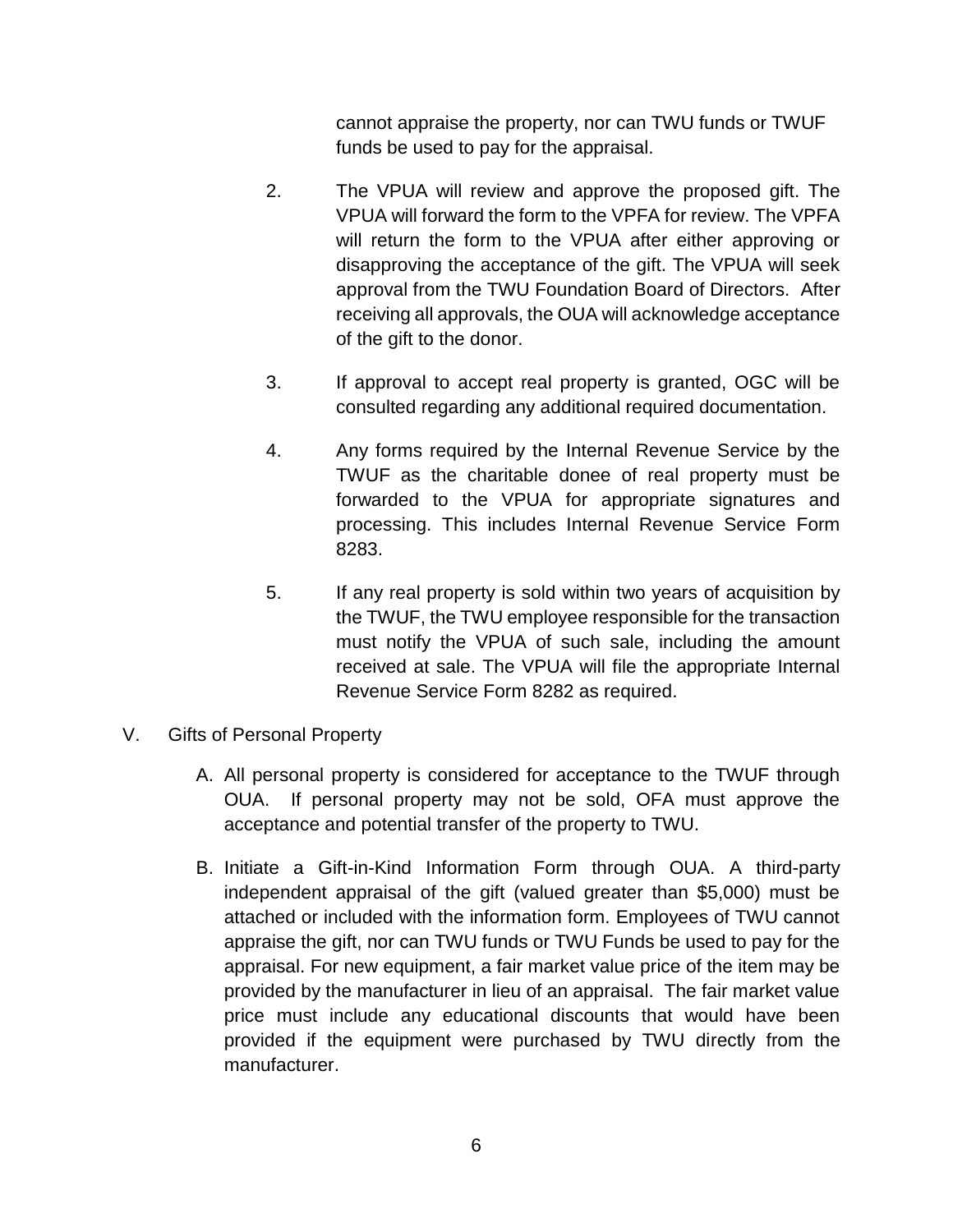- C. The VPUA will review and approve the proposed gift. The VPUA will forward the form to the VPFA for review. The VPFA will return the form to the VPUA after either approving or disapproving the acceptance of the gift. The VPUA will seek TWU Foundation Board of Directors approval for any gift that has been appraised for \$50,000 or more. After receiving all approvals, the OUA will acknowledge acceptance of the gift to the donor.
- D. Gifts that involve chemicals and/or equipment producing or containing hazardous materials must have prior approval from the VPFA and coordination with TWU's Office of Risk Management.
- E. Equipment donations requiring installation, utility service connections (gas, water, electric, etc.), and/or environmental temperature conditions require prior approval from the VPFA and coordination with TWU's Facilities Management and Construction. The department accepting the donation will be responsible for funding costs associated with installation and disposal.
- F. Any forms required by the Internal Revenue Service by either TWU or the TWUF as charitable donee of personal property must be forwarded to the VPUA for appropriate signatures and processing. This includes Internal Revenue Service Form 8283.
- G. If any personal property is sold within two years of acquisition by TWU or the TWUF, the person responsible for the sale must notify the VPUA of such sale, including the amount received at sale. The VPUA will file the appropriate Internal Revenue Service Form 8283 as required.
- VI. Gifts of Securities
	- A. Gifts of securities that are donated to the TWUF must be reviewed and processed by OUA. The VPUA will designate appropriate personnel to purchase, exchange, sell, assign, and transfer securities on behalf of the TWUF Board of Directors. No other person or entity may execute or instruct others to execute a transaction involving any securities in the name of the TWUF.
	- B. Sale of the securities will take place as soon as possible after the transfer. The OUA will notify the donor of the receipt and sale of securities as early as practicable. Acknowledgment of the gift shall be provided to the donor by OUA.
- VII. Gifts of Closely Held Stock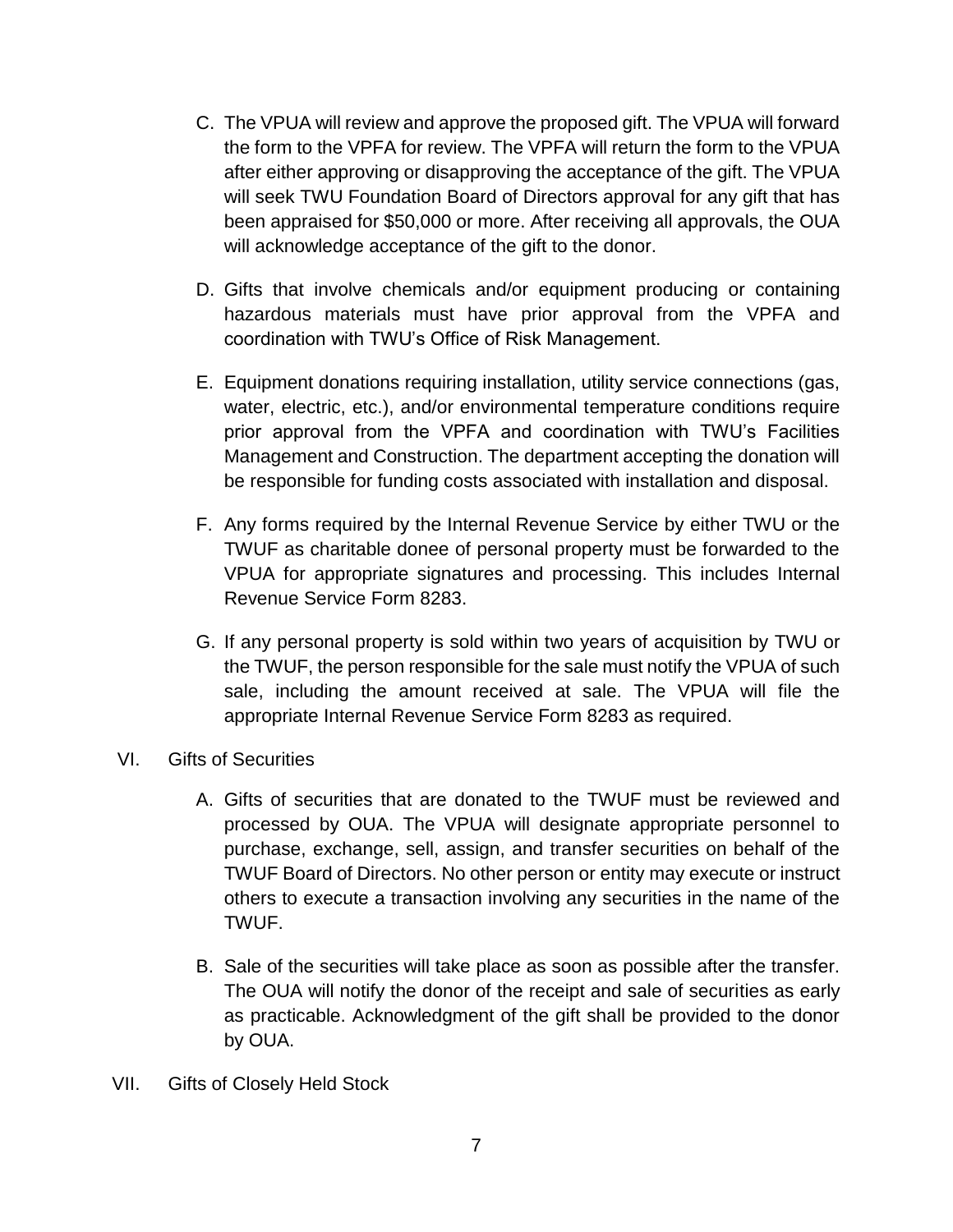- A. OUA staff should obtain nonbinding repurchase provisions when the gift involves securities for which the donor or related parties are the primary market.
- B. The OUA must obtain a written gift agreement indicating the donor's intent to make the gift and its purpose.
- C. Prior to acceptance, the donor must provide to the OUA financial and valuation information on the stock, including appraisals and/or statements of value.
- D. Copies of any applicable shareholder agreements and buy-sell agreements must be provided by the donor for review by OUA, OFA, the OGC, and the TWUF, especially those that include any restrictions on the transfer of the stock, i.e., rights of first refusal, formulas for determining stock price.
- E. The donor must provide a written copy of any related offer to purchase the stock, including the purchase price per share.
- F. The ownership of the stock must be properly assigned by the donor to the TWUF.
- VIII. Gifts of Interests in Limited Partnerships:

The OUA may accept gifts of interests in limited partnerships, subject to a thorough analysis of all available information by the VPUA, VPFA, the OGC, and the TWU Foundation Board of Directors. At a minimum, this information will include the limited partnership agreement, the proposed assignment of interest, and financial documentation sufficient to describe the assets of the partnership and their valuation.

- A. The OUA, the OGC, the VPFA, and the TWU Foundation Board of Directors will analyze a proposed gift of an interest in a limited partnership to confirm that there is a real benefit to be derived by the institution that is commensurate with any potential risks and costs associated with the gift. Among the factors that will be considered are the following:
	- 1. The donor's relationship to TWU, the history of demonstrable charitable intent, and whether the limited partnership is merely a tax accommodation for the donor.
	- 2. Administrative obligations to be assumed by the TWUF, such as monitoring the partnership for unrelated business income tax.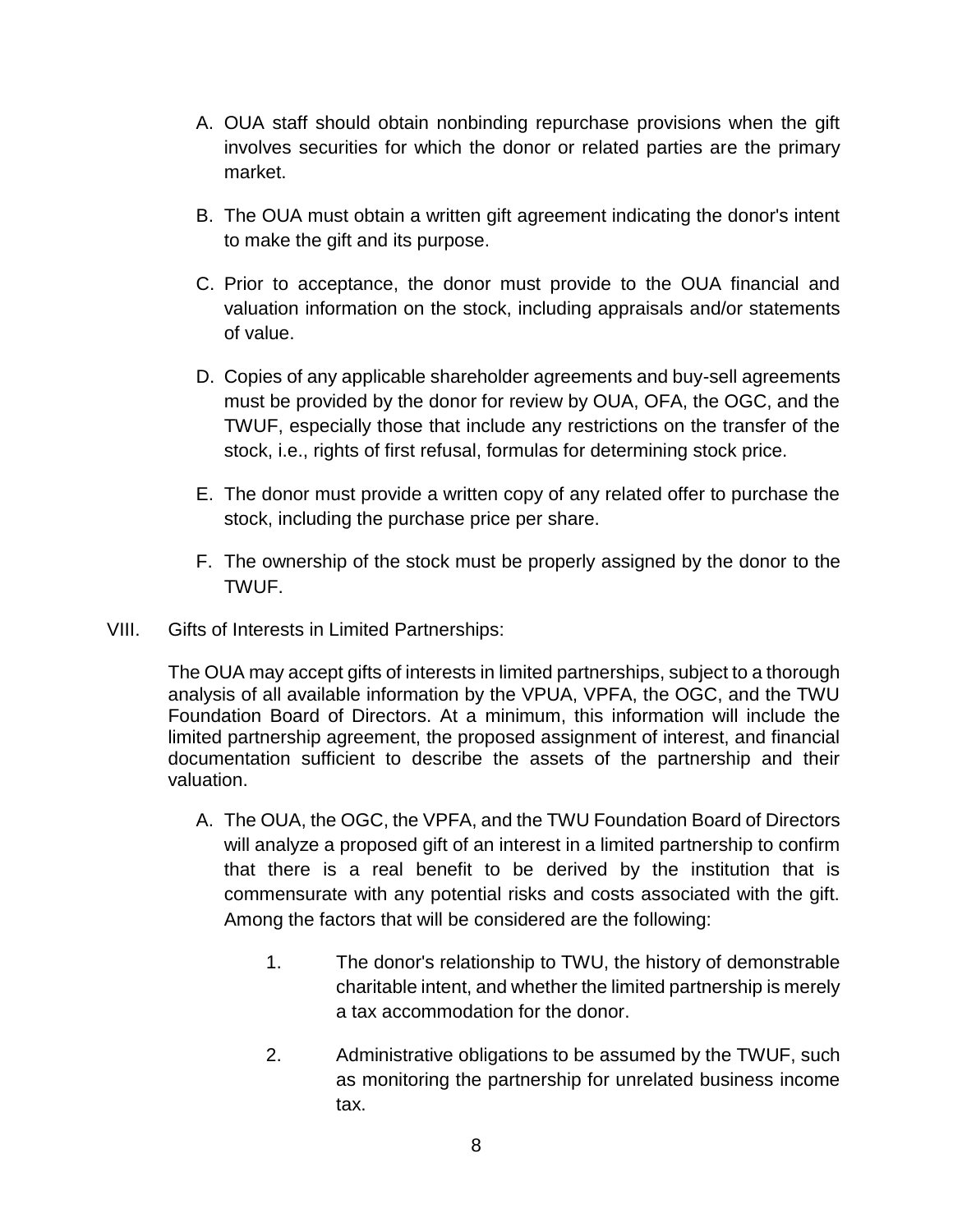- 3. Guaranteed annual distribution from the partnership interest sufficient to TWU to justify the administrative costs or a cumulative payment made in the form of a preferred return before distributions to other partners at the termination of the partnership.
- 4. Whether the partnership agreement provides for a defined distribution/ termination event or date.
- 5. Whether the TWUF has any obligation to make capital contributions to the partnership.
- 6. Whether the TWUF would be held liable for debts of the partnership.
- 7. Whether the partnership appears to be adequately capitalized considering its activities and maintains liability insurance.
- 8. All confidentiality requirements must allow release of information as required by the Texas Public Information Act.
- 9. The TWUF should receive a full accounting for the partnership annually, as well as copies of any tax returns filed or required to be provided to partners pursuant to the Internal Revenue Code.
- IX. Non-Conforming Acceptance of Gifts

Recommendations regarding the acceptance of gifts or other actions that do not conform to these procedures shall be made through the VPUA to the Chancellor and President, the TWU Foundation Board of Directors, and TWU Board of Regents after review by appropriate offices of the terms of the gifts, the nature of the donated assets, and/or the requested action.

X. Council for the Advancement and Support of Education Compliance

The TWUF and the OUA will comply with, and gifts will be counted in accordance with Council for the Advancement and Support of Education ("CASE") gift counting guidelines as published in the CASE Global Reporting Standards, 1st edition, and subsequent editions. TWU will follow CASE standards as the official guide for campaign counting and for reporting progress to CASE and to the public toward institutional campaign goals. This will allow for parity when measuring performance against institutional peers involved in campaigns.